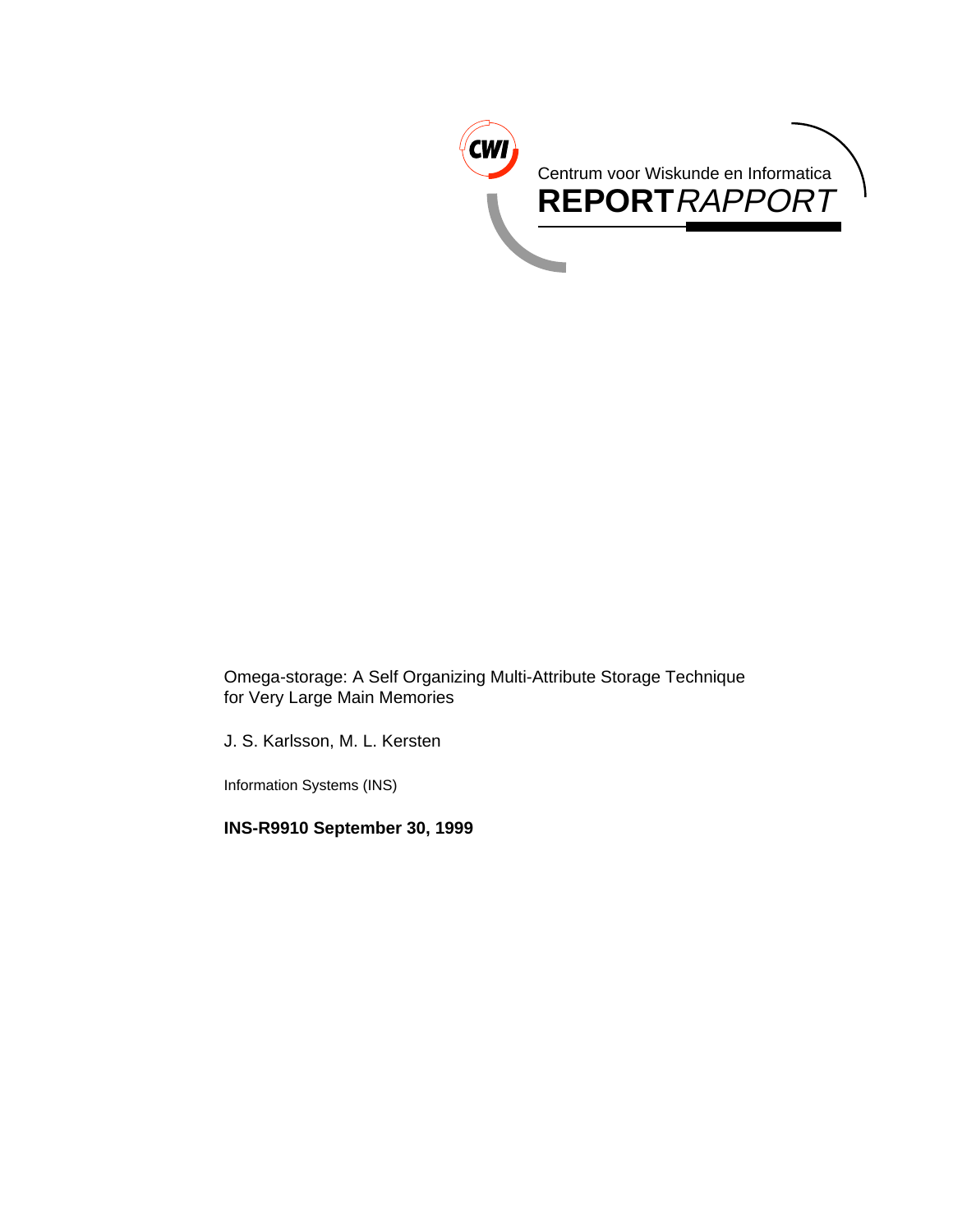Report INS-R9910 ISSN 1386-3681

CWI P.O. Box 94079 1090 GB Amsterdam The Netherlands

CWI is the National Research Institute for Mathematics and Computer Science. CWI is part of the Stichting Mathematisch Centrum (SMC), the Dutch foundation for promotion of mathematics and computer science and their applications.

SMC is sponsored by the Netherlands Organization for Scientific Research (NWO). CWI is a member of ERCIM, the European Research Consortium for Informatics and Mathematics.

Copyright © Stichting Mathematisch Centrum P.O. Box 94079, 1090 GB Amsterdam (NL) Kruislaan 413, 1098 SJ Amsterdam (NL) Telephone +31 20 592 9333 Telefax +31 20 592 4199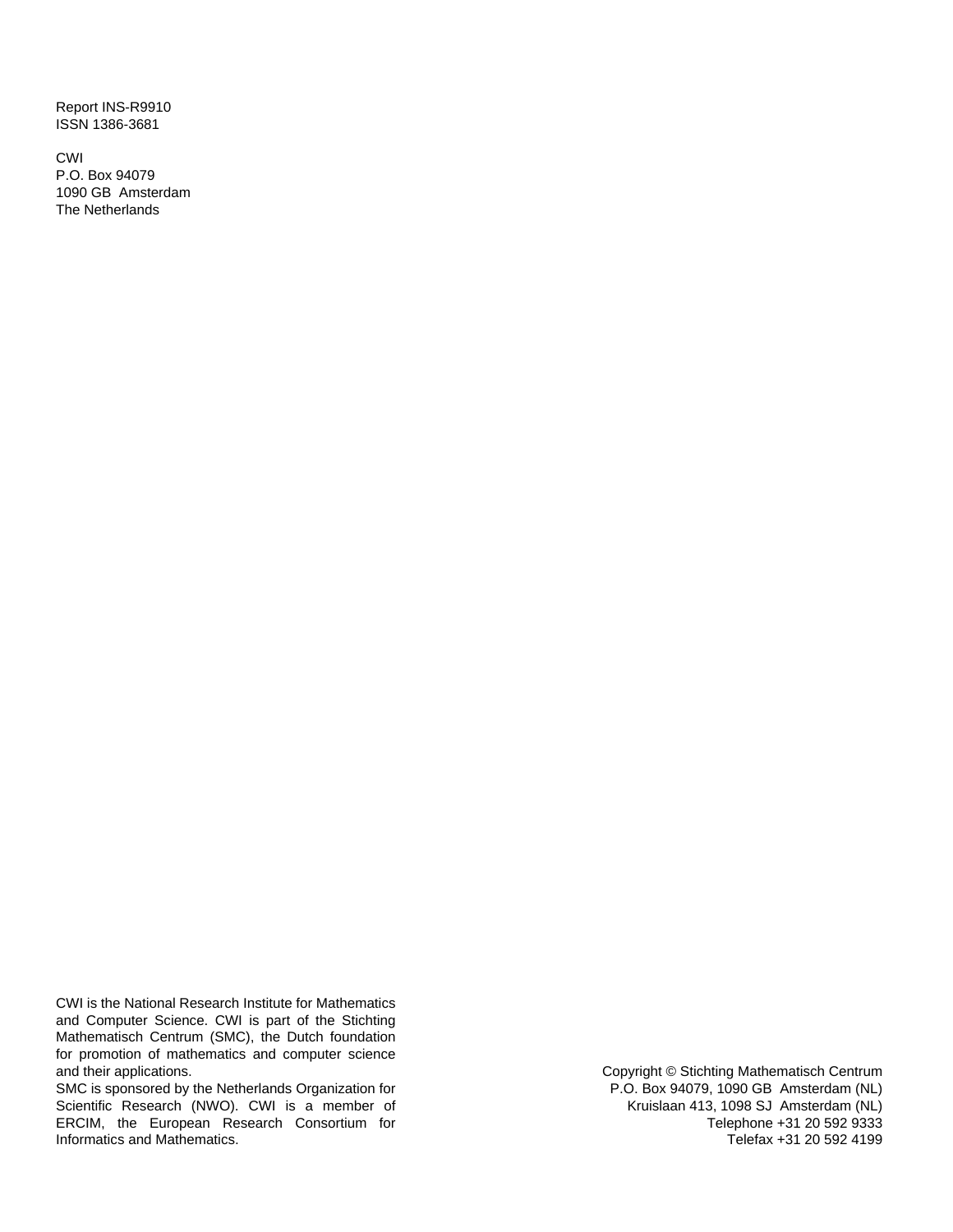# $\Omega$ -storage: A Self Organizing Multi-Attribute Storage Technique for Very Large Main Memories

## Jonas S. Karlsson, Martin L. Kersten  $CMI$ P.O. Box 94079, 1090 GB Amsterdam, The Netherlands jonas@cwi.nl, mk@cwi.nl

#### ABSTRACT

Main memory is continuously improving both in price and capacity. With this comes new storage problems as well as new directions of usage. Just before the millennium, several main memory database systems are becoming commercially available. The hot areas include boosting the performance of web-enabled systems, such as search-engines, and auctioning systems.

We present a novel data storage structure – the  $\Omega$ -storage structure, a high performance data structure, allowing automatically indexed storage of  $very$  large amounts of multi-attribute data. The experiments show excellent performance for point retrieval, and highly efficient pruning for pattern searches. It provides the balanced storage previously achieved by random kd-trees, but avoids their increased pattern match search times, by an effective assignment bits of attributes. Moreover, it avoids the sensitivity of the kd-tree to insert orders.

1991 ACM Computing Classification System: D.4.2 : Storage Management - Main Memory E.1 : Data Structures – Trees, E.2 : Data Storage Representations – Contiguous representations, E.2 : Data Storage Representations – Composite structures, E.5 : Files – Organization/structure F.2.2 : Pattern Matching H.2.2 : Physical Design – Access Methods

Keywords and Phrases: Main-memory multi-attribute data storage, self organizing, pattern matching, basedon-bits

Note: Partially funded by the HPCN/IMPACT project.

#### 1. INTRODUCTION

Many unconventional database applications require support for multi-attribute indices to achieve acceptable performance. Decision Support Systems allow users to analyze and use large amounts of data online. Queries may use several attributes simultaneously. Using a main-memory multi-attribute index can greatly speedup interactive analysis for the online user.

The *holy grail* in database systems is a data structure that supports multi-attribute indexed storage, that has minimal insert overhead, and yields highly accelerated searches over very large amounts of online data.

We can observe from the abundant literature that most multidimensional data structures fail one way or another, either for a high number of attributes [WSB98], or when the data is not evenly distributed [NHS84]. Most schemes are static in their partitioning, assuming total randomization, which lead to multi-dimensional hashing of different kinds. Other schemes use adaptive and dynamic partitioning schemes, often resulting in the cost of large main-memory overhead instead.

The  $\Omega$ -storage technique proposed here is a novel design. It is an *automatic* and *adaptive* indexed storage technique. It requires no tuning or programmer/application selection of indices. Indexing is only performed for data when beneficial in terms of balanced storage under inserts, keeping the indexing overhead low. The Ω-structure is optimized for high performance record retrieval and searches, while allowing *incompletely specified searches*, i.e., searches where only a subset of attributes' values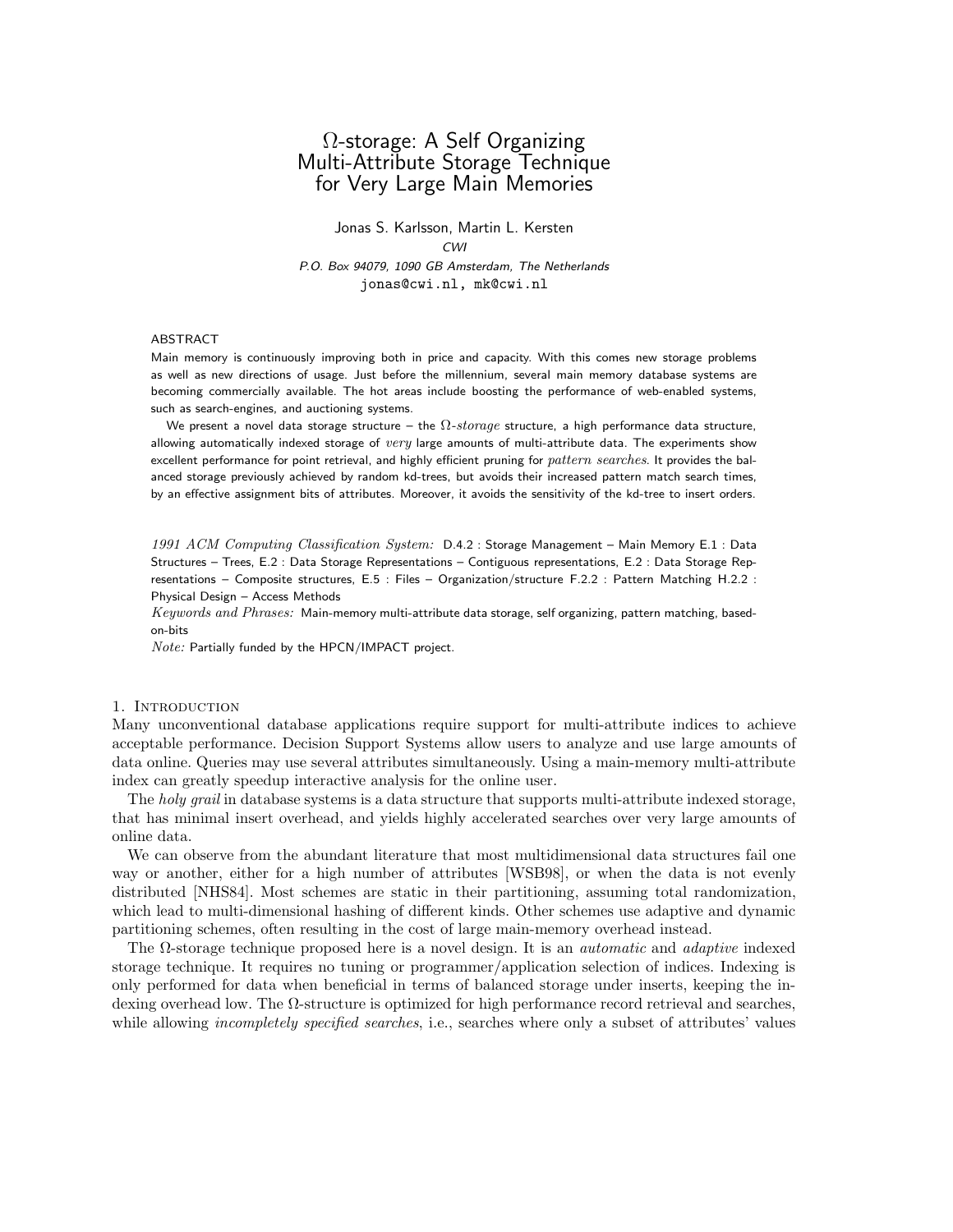are known, also known as pattern searches. The Ω-tree is a dynamic tree data structure that copes well with varying data distributions. Point inserts and retrievals are completed in logarithmic time.

In contrast to most multi-dimensional hashing schemas, the  $\Omega$ -tree exploits the data skew. It ignores bits which have no use for indexing, providing highly efficient and adaptable incremental reorganizations. Moreover, data inserts in sorted order on one or several attributes hardly affects the shape of the resulting tree. Experiments in Section 4 ascertains this by comparing with a kd-tree which experience high skew.

### 2. Related Work

In this section we give a short overview of different partitioning methods. This area of research started out optimizing the usage of narrow resources, such as main memory, by reducing disc accesses, and limiting CPU usage. Now, during the 90's the scenario has evolved to the needs of new applications areas focusing on high availability and high-performance accesses. This is achieved by index structures that use main memory (sometimes distributed) to automatically manage highly dynamic datasets and which can adopt itself to different distributions, avoiding the deficits of earlier indexing methods' worst case behaviors.

For static data sets, one can employ a *choice-vector* which defines what bits from what attributes to use. Furthermore the bits can be chosen in such a way that recurring queries run fast. This is shown in the multi-attribute hashing structure proposed in Towards Optimal Storage Design  $-$  Multi-attribute Hashing [Har94]. Two strategies are investigated for the selection of the bits, one method gives each attribute equal chance of being used, the other gives the minimal bit allocation, also referred to as the optimal allocation.

Many multi-dimensional storage structures are based on the idea of mapping several dimensions into a one dimension and then exploit the highly investigated field of one dimensional data structures. An effective scheme is to use multi-dimensional (order preserving) hash structures. A pseudokey (bitstring of fixed length) is constructed by interleaving bits from the different attributes. During the insertions of data into the storage structure, an increasing number of bits are used to organize, access to data. Different strategies include MOLPHE [KS86], PLOP-hashing [KS88], quad-trees [Sam89], kd-tries [Ore82], and others [Oto88] [HSW88] [Tam81].

However, it is common for these statically defined hashing schemes that while some bits occur to be "random" others are totally useless for indexing and leads to unbalanced structures.

The prominent tree-based structure for multi-attribute searching is the kd-tree [Ben75]. It is a binary tree. The discriminator in internal nodes, was originally limited by strict cycling through the attributes, attribute  $i\%k$  at level i in the tree. Later, the *optimized kd-tree* [FBF77] was introduced, storing the records in buckets, and choosing the attribute with the largest spread in values as discriminator, using the mean value for partitioning. kd-tree were then introduced as a general search accelerator for searching multi-key records by suggesting means for storing data on secondary storage devices [Ben79].

Rivest PhD Thesis [Riv74] analyzes, among other structures, a kd-tree style structure using a binary bit from the data as discriminator. The performance of Tries [Riv74] are also analyzed which parallels the analysis the kd-trees. Here the discriminator of a node is chosen so that it has not been used higher up in the tree.

This overview demonstrates that both static and dynamic methods can supply only a partial solution to the problem space. The  $\Omega$ -storage combines these methods in a way explained in the next section.

#### 3. THE  $\Omega$ -STORAGE

We now explore the design space of the  $\Omega$ -structure using a dynamic tree structure to efficiently prune the search space. The tree uses actual bit values from the attributes to organize the tree during the split of a leaf-node into several new nodes. A number of split-strategies are discussed in Section 3.4. We show, in Section 3.1, how the records are stored in buckets clustered on attributes, and, in Section 3.3, we show how the structure is searched efficiently.

For simplicity it is assumed that all attributes are discrete and of limited cardinality. Furthermore,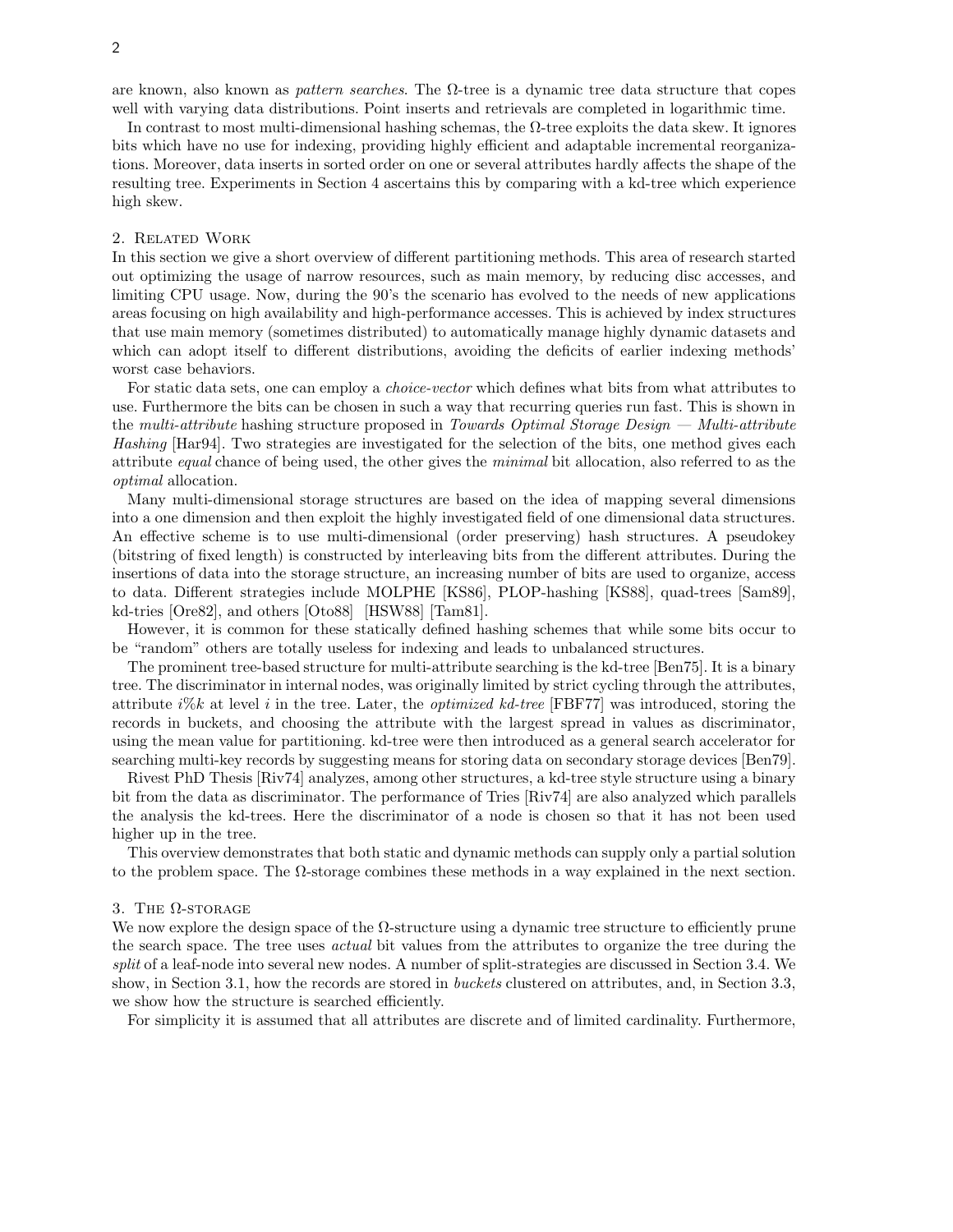for simplicity we assume the domains of an attribute to be compacted to the range  $[0..2^N - 1]$ , where N bits are needed to store the data.

#### 3.1 Buckets and Branch nodes

| Attribute  | Domain           | <b>Bits</b> |
|------------|------------------|-------------|
| Age        | [0120]           |             |
| City       | [010]            |             |
| X          | [07]             | 3           |
|            | [049]            | 6           |
| <b>Sex</b> | ${male, female}$ |             |

| <b>First Bucket</b>                                 |  |                |  |               |                |  |                |  |
|-----------------------------------------------------|--|----------------|--|---------------|----------------|--|----------------|--|
| $L = 0$<br>$Count = 10$<br>Queue=(X,Y,City,Age,Sex) |  |                |  |               |                |  |                |  |
|                                                     |  |                |  |               |                |  |                |  |
|                                                     |  |                |  |               |                |  |                |  |
| 053                                                 |  | 09             |  | 2             | 38             |  | ი              |  |
| 027                                                 |  | 10             |  | 4             | 22             |  | 1              |  |
| 092                                                 |  | 0 <sub>4</sub> |  | б             | 16             |  | Ó              |  |
| 047                                                 |  | 00             |  | $\frac{1}{7}$ | 42             |  | 0              |  |
| 033                                                 |  | 02             |  |               | 0 <sub>4</sub> |  | $\overline{1}$ |  |
| 044                                                 |  | 10             |  | 0             | 08             |  | Ó              |  |
| 098                                                 |  | 10             |  | 5             | 14             |  | 0              |  |
| 081                                                 |  | 03             |  | 4             | 33             |  | N              |  |
| Aqe                                                 |  | City X         |  |               | Y              |  | Sex            |  |

Figure 1: A bucket of an  $\Omega$ -tree and its attributes.

The  $\Omega$ -tree consists of two components, the *leaf*-nodes, which store the data, and the *branch*-nodes, which organize the access structure. A branch is defined by the *split-points* of a node. A split-point is a tuple  $\zeta$  attribute, bit-number>. In general there can be  $2^{\# \text{split-points}}$  branches. The *leaf*-nodes (buckets) contain vertically partitioned records, i.e., using one array per attribute. Vertical partitioning has been shown to give supreme performance in Monet [BWK98] [BK95]. A mimimal  $Omega$ consisting of a single bucket is shown in Figure 3.1. Figure 3.1 show the stored attributes. The domain column shows the discrete value span for the domain, the column "Bits" shows the number of bits required to store the normalized domain. The branch-nodes, lead to branches at lower nodes or to leaf-nodes. The characteristics of the branches is decided at split time.

### 3.2 An Example

In Figure 2 we show a more elaborate Ω-tree. The branch-nodes have a set of split-points. A split-point pose limitations on the subtrees that are given by following the branches. Each bucket's domain is completely and uniquely specified by it's path from the root node. For a record to be stored in a bucket it has to fulfill the conditions summarized in the box of the bucket.

The "root-node" — the leftmost node — splits the tree into two branches. There is only one splittuple in that node, namely (City, 3), which indicates that the tree has two branches split using the 3rd bit from the attribute City. Bits are numbered 0 from the Least Significant Bit (LSB) to the Most Significant Bit (MSB). Since the split uses the highest bit of city (bit 3), it divides its domain into two intervals. One being  $\text{city}\leq 8$ , and one being  $\text{city}\geq 8$ . At the next level, splits have been decided independently in the two sub-trees. The  $\text{city}\leq 8$  branch splits on age, (Age, 6), giving the two branches  $age < 64$  and  $age > = 64$ . The lower sub-tree,  $city > = 8$ , was split using two attributes bits, again (Age,6) but with (Sex,0), giving 4 branches. The identity (additional restrictions) of the branches can be seen in the figure. In this tree, both nodes of the second level are split again on the age attribute using the 5th bit (value  $= 2^5 = 32$ ), further dividing the intervals.

For attributes where not all bits are used there is an uncertainty about which domain the sub-tree they belongs to. In the uppermost right node in Figure 2, we can see a node split using (City, 1). Notice that the bit (City, 2) has been left out, since it was of no use for splitting: for all records the bit have the same value. This creates a complex active interval for the resulting buckets. We have depicted the domain of the sub-tree for the city attribute as city="0X0X" and city="0X1X". The "X:s" can still be used in a further split in this sub-tree. When searching an explicit value using only city, still only one branch needs to be visited. An interval search on city both branches may have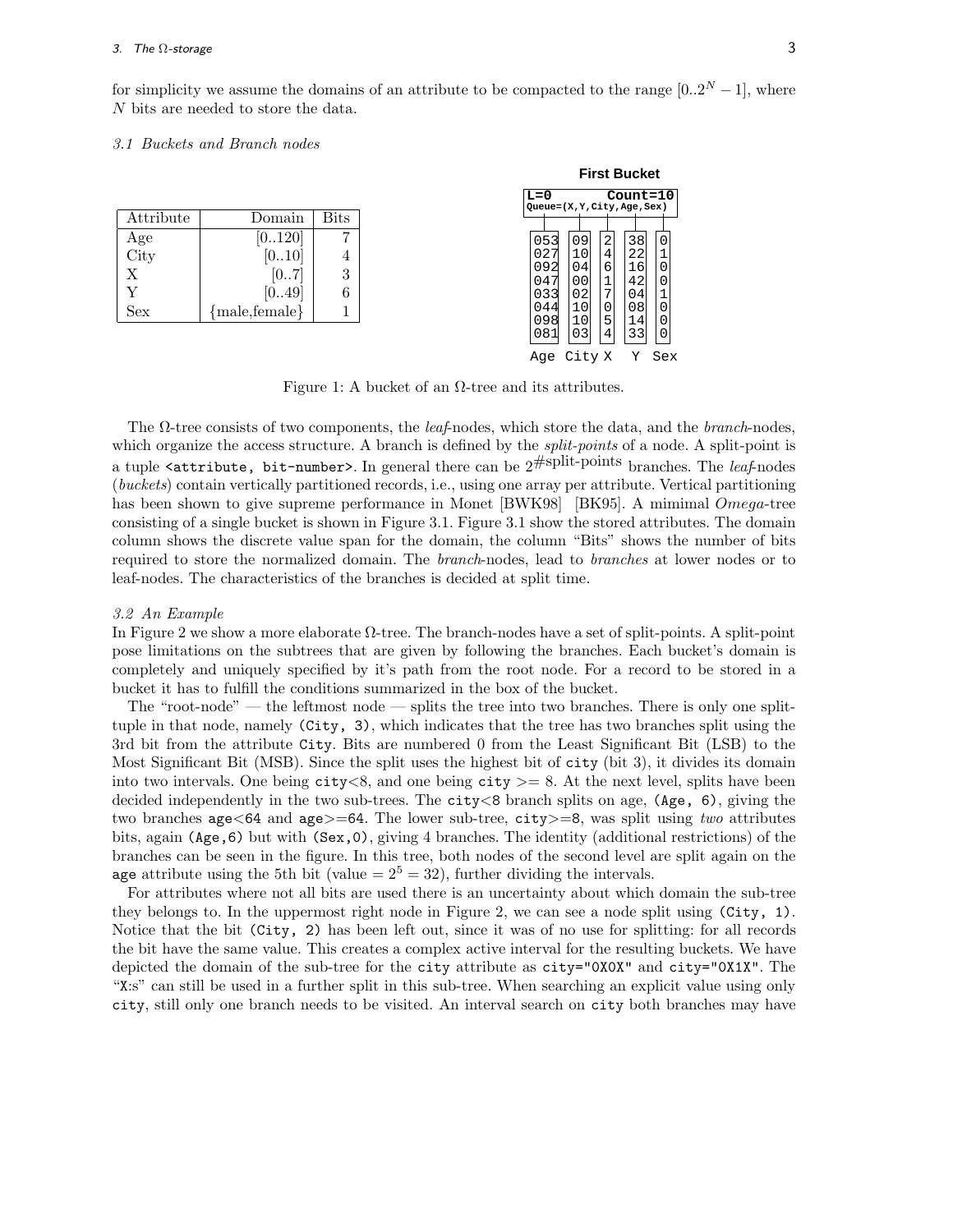

Figure 2: A "typical"  $\Omega$ -marshaled tree.

to be visited. However, studying the domain set of the two buckets we find that the first stores city *∈ {*0,1,4,5*}* and the second city *∈ {*2,3,6,7*}*.

### 3.3 Point Searching

To locate the position in the tree for a given record we start navigating the tree at the root node. By examining the branches at the current node we can decide which branch to follow reaching a new node. The process is repeated, eventually leading up in the appropriate bucket. A branch is chosen if the nodes split-points' values on the branch agrees with the same bits in the record.

Similarly to kd-tree the search/insert complexity is logarithmic [Ben75].

Incompletely specified searches are performed similarly, but may, enter several branches and buckets.

#### 3.4 Splitting Strategy

During the growth of the tree, buckets will become overloaded, i.e., reaching their storage capacity causing them to split. A split is performed by partitioning the content of the current bucket into some new buckets and replacing the current bucket by a branch node. The partitioning is defined by a split-point. Which split-point is chosen depends on the split-strategy employed. More explicitly a split strategy defines; the attributes to consider and their order, and in which order the bits of the attributes are preferred, and which bit value distributions are acceptable. A bit is acceptable when the count of 1:s over the records in the bucket is in the percentage range  $[50\% - A, 50\% + A]$ , where A is a structure parameter, further investigated in Section 4.5. More significant bits are preferred.

We use a new split strategy called  $\Omega$ -marshal, which fulfills a number of goals. First, all attributes should be given a chance of being used in the decision split-points in the tree structure. Secondly, it aims to use attributes in split-points on the whole width of the tree, to guarantee efficient pruning. Third, bits are used for easy splitting and organization of the tree. Fourth, bits are to be preferred in such an order that range-queries would benefit. And, finally, bits are chosen by a local split operation only if they are acceptable.

Alternative strategies are used in: randomized kd-tree [DECM98], and kd-trie [Ore82], and Ωpseudo [KK99]. These strategies have been found to have their limitations. This is further discussed in [KK99] where a metrics is developed to shed light on their inner workings. Based on these experiences we have designed the  $\Omega$ -marshal strategy.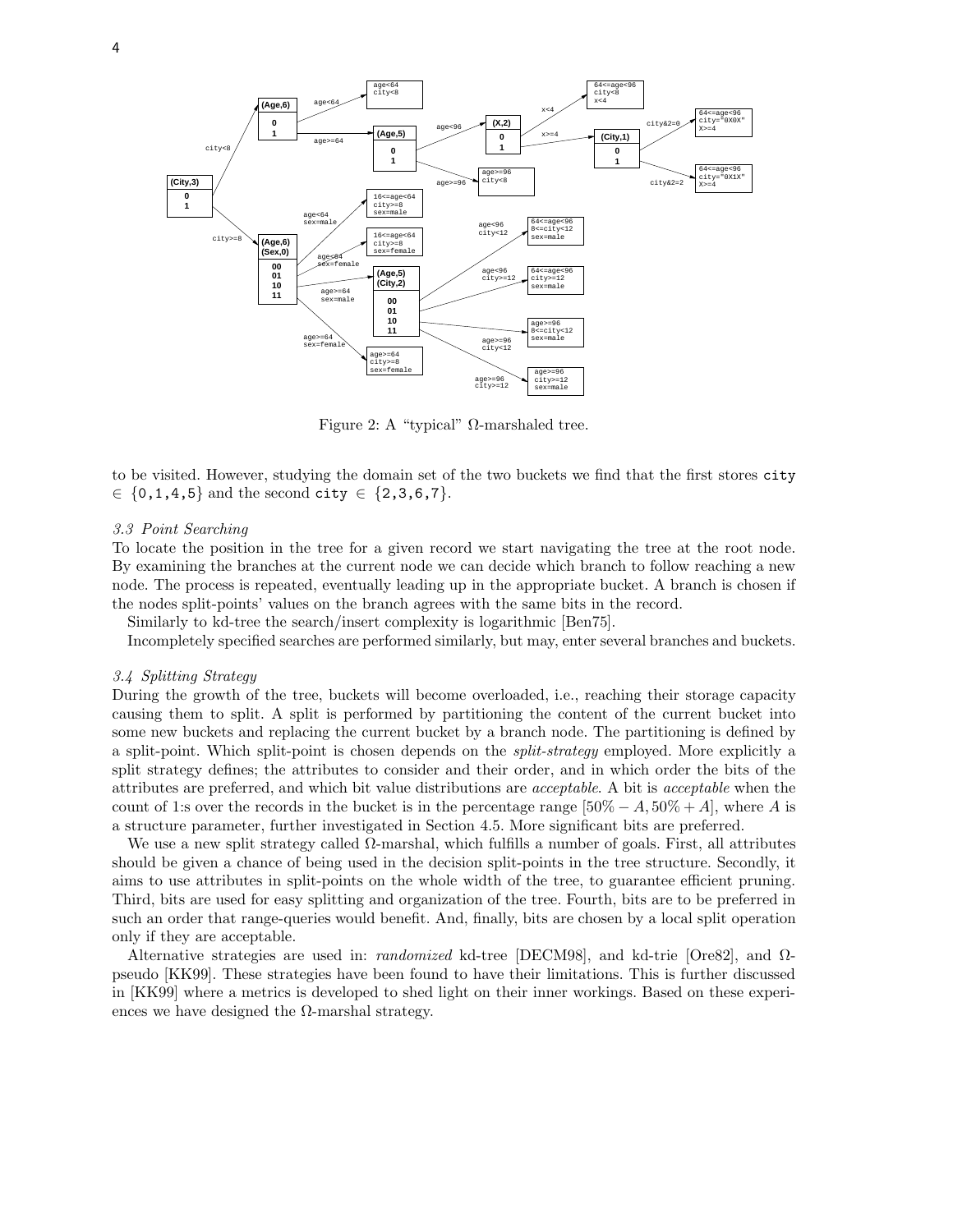Splitting Algorithm The pseudo-code in Figure 3 describes the details of how a bucket is split in the Ω-marshal structure. If a bucket after an insert reached its LIMIT it is split and replaced by a new internal node. The new node contains branches to newly created buckets. For efficient splitting, using our vertically partitioned storage schema, we first determine the *split-point*. The split-point is determined by searching the attributes from the queue in the bucket. The first attribute with an acceptable bit is chosen.

When a split-point has been found, it is used to create a splitvector that holds the destination bucket for every attribute. Both the search for a split-point and creating the splitvector requires sequential accesses only. Then in Split, the attributes are moved sequentially to the new buckets. The buckets are then assigned a queue where the used attribute has moved to the end, enabling a cycling through the attributes used in the queue.



Figure 3: Bucket Split Algorithm

#### 4. Performance evaluation and Tuning

In this section we analyze and benchmark the  $\Omega$ -storage structure. We confirm that single records inserts and searches conform to  $O(log(n))$ , and that the time for partially specified record searches decreases exponentially with the amount of attributes specified. Comparison is performed against the kd-tree showing excellent search performance, and highly improved stability in single record search times, enabled by the better balanced tree. The number of internal nodes used by the  $\Omega$ -structure is 14K compared to the 24K of the kd-tree.

For our experiments we use an SGI Origin 2000 currently equipped with 24 CPUs and a total of 48 GBytes RAM. A 64-bit process can transparently, from the programming point of view, access all its RAM. However, there are extra costs. Each CPU has "local" access to 2 GBytes RAM and "remote" memory is cashed. The operating system may move processes from one CPU (and memory) to another if it decides that this would be beneficial for the process, because a large number of remote memory accesses can be eliminated by executing the process at an other CPU where that memory is local.

First, we find the optimal capacity of an  $\Omega$ -bucket. Then we discuss the insert performance.

#### 4.1 Bucket Size vs Pruning

Although the  $\Omega$ -tree is an automatic storage schema, there are still a few parameters of interest to tune. These parameters depends on the underlying hardware, i.e memory access costs, memory access patterns and cache-performance.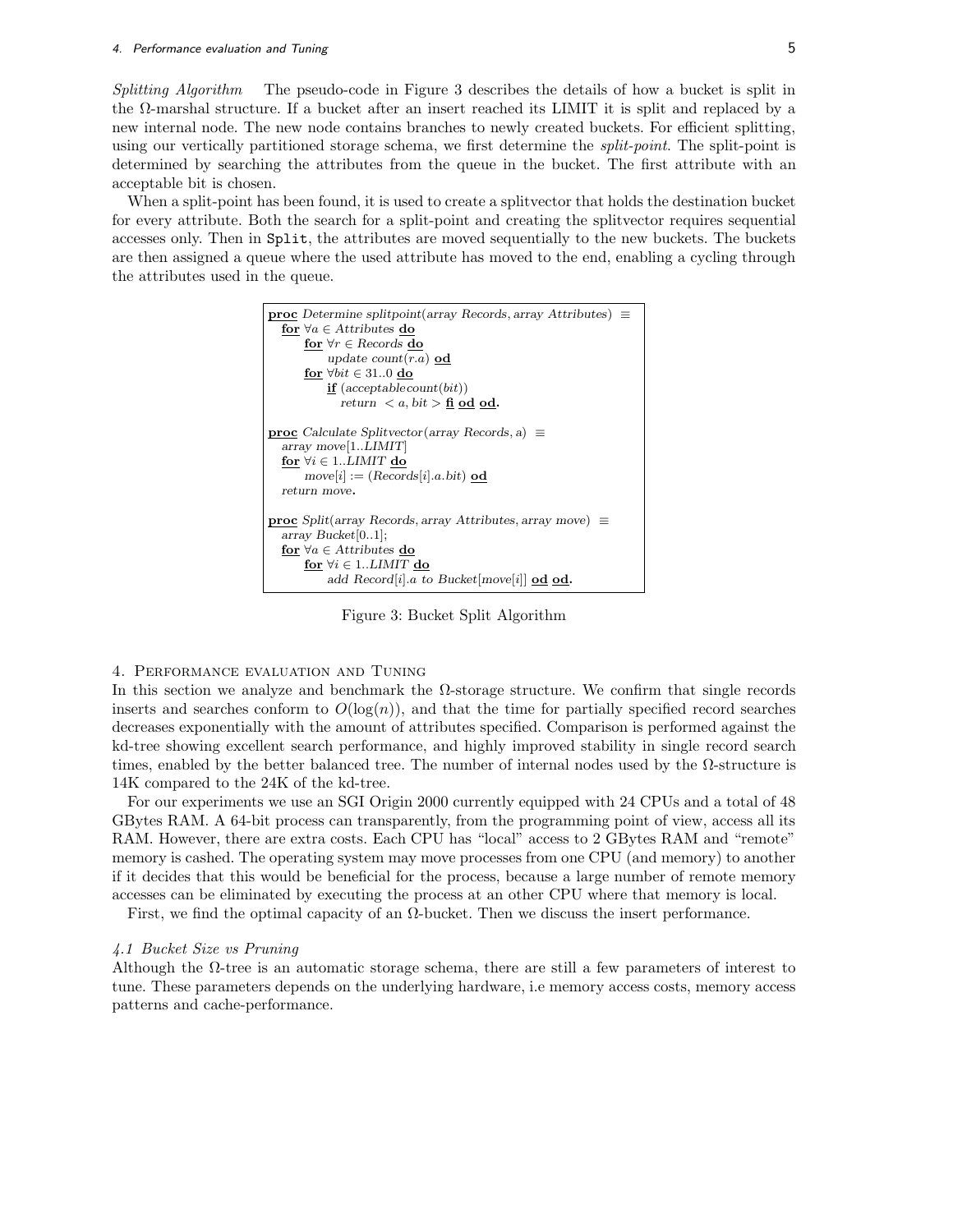We identify two such parameters for the  $\Omega$ -tree. The first parameter is the average bucket size implied by an upper LIMIT on the bucket size. This parameter is affected by the target hardwares' cache capabilities. The second parameter is the acceptable 0/1 frequency of a bit to be considered in a split.

If the bucket size is too large, a single element search exhibits time linear to the size of the bucket, and if the bucket size is too small, we will spend more time navigating the tree structure. Therefore, we choose to determine a LIMIT large enough not to influence single element search times.

| Bucket Size | Max | Min | Avg  | Std Dev |
|-------------|-----|-----|------|---------|
| 50          | 17  | 15  | 16.5 | 0.82    |
| 100         | 18  | 16  | 16.7 | 0.82    |
| 200         | 21  | 15  | 16.9 | 1.51    |
| 1000        | 25  | 18  | 20.1 | 2.23    |
| 2000        | 38  | 19  | 26.5 | 5.40    |
| 3000        | 44  | 25  | 34.2 | 6.72    |
| 10.000      | 130 | 44  | 77.5 | 32.63   |

Table 1: Statistics on point searches, varying bucket limits, times in  $[\mu s]$ .



Figure 4: Varying a) search times b) insert times.

Table 1 shows experiments of singe-point searches where the upper bucket size limit is varied between 50 up to 10,000 elements per bucket. 10 M records with 8 attributes were inserted using 320 MBytes of memory just for the record storage. The search time is dominated by the navigation time. For a limit up to 1000 records the search time is stable, starting at 15  $\mu$ s for bucket of size 50, going up to approximately 20  $\mu$ s at a limit of 1000. Beyond the 1000 records the actual size of the bucket is reflected or dominates (over 4000) the search times.

Figure 4(a) depicts the search time for different searches using 1,2, and,3. Using less attributes then querying increases the search time, with a local minima at 200 to 1000 and around 5000 to 10000 limited bucket size. For the remaining experiments we choose the maximum bucket size to be 1000 since point searches are predictable and fast. Others searches are reasonable in search time.

In Figure  $4(a)$  there is a peak at a LIMIT of 2000. The explanation is simple – at this point the number of buckets decreases, and with that the number of branch-nodes causing the tree height of the tree to be somewhat lower. For these queries this had the effect that the search times increased since a vital index level vanished.

#### 4.2 Insert costs

Figure 4(b) shows the total insert times for 10M inserts in seconds for the  $\Omega$ -tree using increasing bucket sizes. The overhead consists of function call costs and the cost of tree reorganizations. As a reference we show the time for inserting the record into one array each for the attributes. The quotient between the insert time of the Ω-tree and the insert into arrays roughly approximates the height of the tree, thus reflecting the number of times a value has been copied during a split.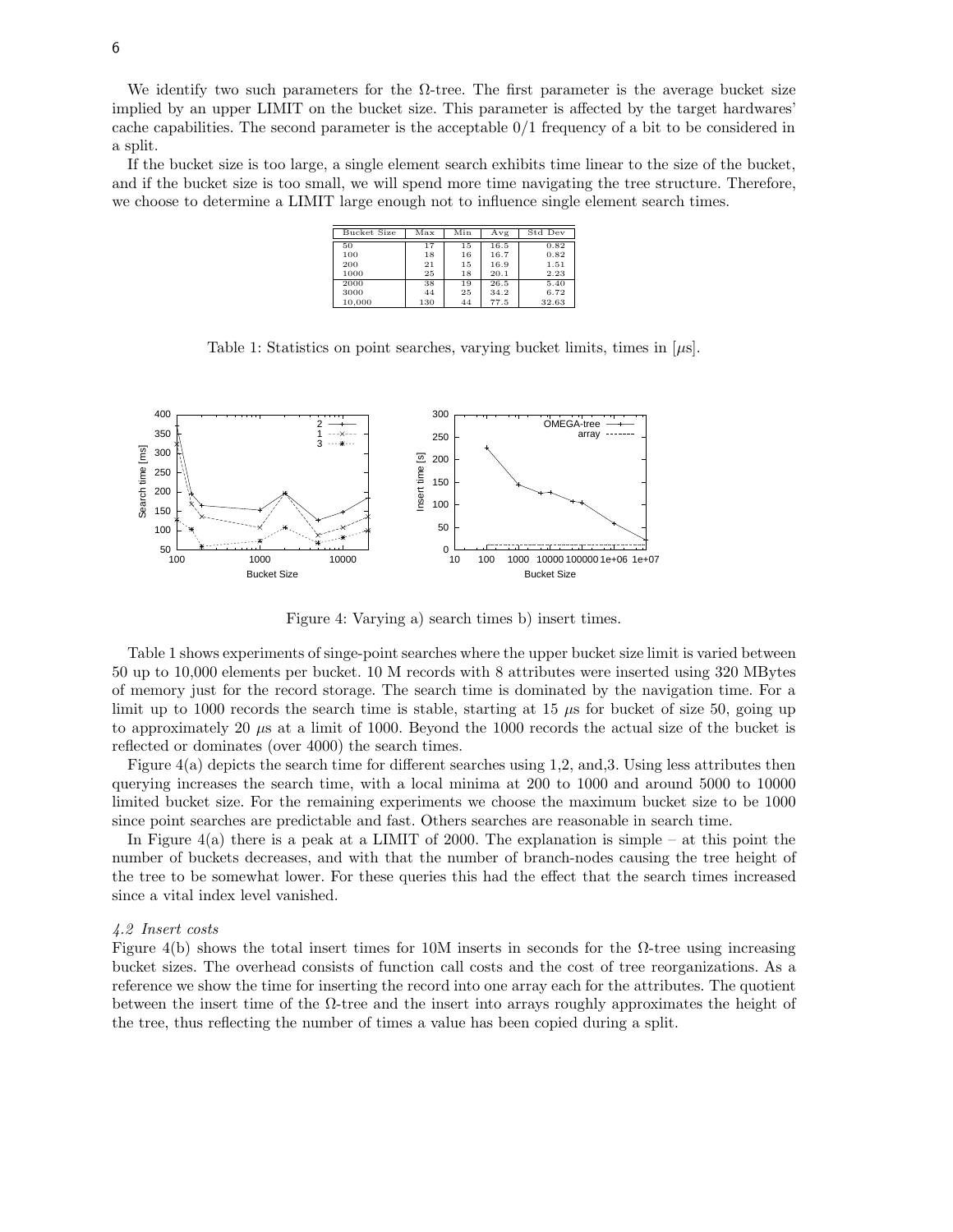## 4. Performance evaluation and Tuning 7

For example inserts with  $LIMIT = 1000$ , uses 145 seconds, 12.1 times as long as linear storage. This insert time is related to the current tree depth, in this case approximately 14. Increasing the bucket size by a factor of 10 ( $LIMIT = 10000$ ) just causes a slight decrease to 10.6 times as long. Still, at *LIMIT* = 10,000 the actual time per insert is only 14.5  $\mu$ s. Inserts using the  $\Omega$ -tree shows a final overhead of 22 seconds for an "infinite" large bucket.



Figure 5: Search time using a) 1,2,3,8 attributes in Ω-tree b) details of 8 attribute.

#### 4.3 Search cost for a growing data set

First we ascertain that a point search is a highly efficient and fast operation. As can be seen in Figure 5(b), the cost starts at 19  $\mu$ s for 1 million tuples to increase to 27  $\mu$ s for 140 times more data!

When querying larger data sets, as shown in Figure  $5(a)$ , query times are significantly higher. For these specific queries the query time as well as the result set size increase linearly with the file size. The 3 attributes query rises to just above 400 ms, 2 attributes gives a search time of 2000 ms, nearly the performance of linear scanning. Whereas 1 attribute is somewhat more efficient. The reason here is that the result of the 2-attribute query is a subset of the results of the 1-attribute query and that there is no index available for the second attribute, thus the same amount of data is scanned but requiring two attributes testing.

In Figure 6(a) we compare the  $\Omega$ -tree pattern search performance with linear scanning. Point search, in this case 8 attribute search, gives the highest improvement, with a search time negligible compared to scanning. The other queries improve the search time by a factor of 3 to 10 times over scanning. The improvement ultimately depends on the search pattern specified and the result size.

To access the average performance of different queries, we observe all partial match queries (256 for 8 attributes), using a subset of the attributes from a specific record. The resulting plot is shown in Figure 6(c). The average performance quickly improves when more attributes are present. Decreasing from seconds to micro seconds for point queries. The best performance  $-14 \mu s$  - is achieved when all attributes  $(8)$  are specified in the query. Using 7 attributes gives results in the range from 20  $\mu$ s up to 299  $\mu$ s, with an average search time of 50  $\mu$ s.

#### 4.4 Influence of Number of Attributes

To investigate how Ω-tree performs for a higher number of attributes we build files with a varying number of attributes. We have already shown the performance for 8 attributes, and will now quickly compare it will 16 attributes.

Figure 6(d) shows statistical values for a 16 attribute file. The average search times are drastically (exponentially) reduced when more information is available in pattern search, however, the search times varies orders of magnitudes depending on the values of which attributes are present in the query The curves have similar character as for the 8 attribute file, Figure 6(c). The minimum and maximum observed values are orders of magnitudes lower respectively higher. One difference in this experiment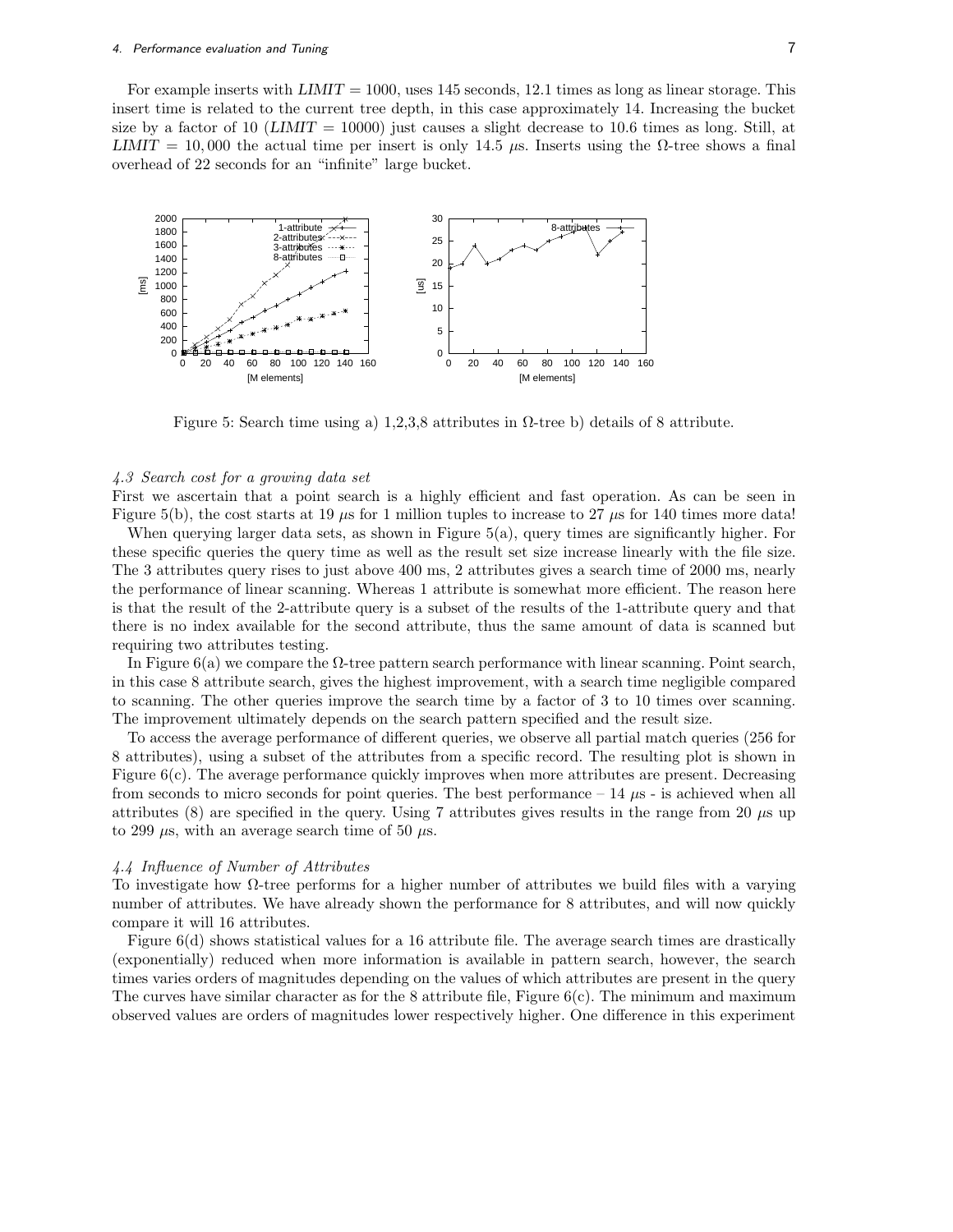

Figure 6: a) Search times b) 8, 16 attributes files c) 8 attribute file e) 16 attribute file.

is that the area of the search time bounded by maximum and minimum search time is smaller than the case of a 8 attribute file.

### 4.5 Comparison with kd-tree

We now compare the performance of the  $\Omega$ -tree with the performance of the kd-tree, using an 8attribute file, searching 10M records.

Figure 7(a) shows the performance of the kd-tree and  $\Omega$ -tree 10% relative to the high performing Ω-tree 20%. For the Ω-tree 10% the overhead is reasonably stable around 10-20%, but for the kd-tree it starts at around 30% going up to 10 times as much for searching records using 8 attributes. The reason for this is the skewed kd-tree which for most of the data in this experiment got very deep thereby causing large overhead to accessing individual records at the leaves.

Figure 7(b) shows the standard deviation observed for the kd-tree and  $\Omega$ -tree. For less specified pattern searches the standard deviation is slightly higher using the kd-tree than for the Ω-tree. For highly specified patterns the deviation on the kd-tree does not improve compared to the Ω-tree. The  $\Omega$ -tree comes near a perfectly stable search time with a very low variance of 2.

This is due to the inability of the kd-tree to handle different data distributions and insert orders, the kd-tree might be very skewed giving very fast access to some records that are near to the root but performing poorly when searching for records that are stored further down in the tree. The Ω-trees on the contrary exploits these skewed distributions and insert order providing more stable search performance.

We make two observations: First, increasing the acceptance interval, as defined in Section 3.4, from  $A = 10\%$  to  $A = 20\%$  gives a slight but stable performance increase. The only noticeable drawback is that it increases the amount of buckets needed to store the data from around 14K to 15K with the depth still around 14 levels. This is to be compared with the 24K buckets generated by the kd-tree and its depth of 25 levels. The second observation is that the performance of the  $\Omega$ -tree is much more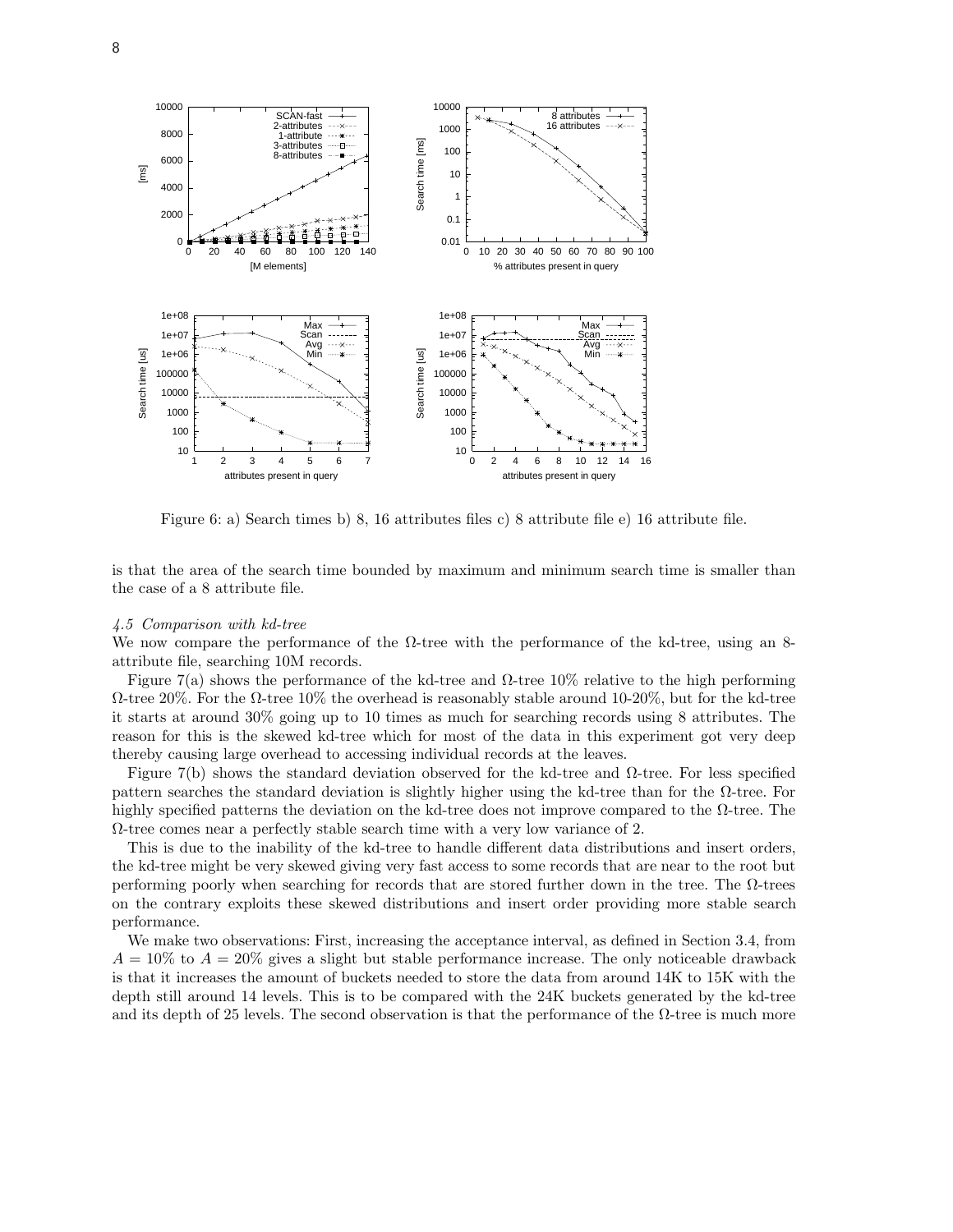

Figure 7: 8 attribute file, standard deviation for patterns search a) The kd-tree and  $Ω$ -tree 10% compared with the Ω-20% b) KD compared with Ω-tree with acceptance limit of 10% and 20%

stable than that of the kd-tree. The  $\Omega$ -tree avoids creating skewed trees in cases where the kd-tree would.

## 5. Conclusions

We have presented the Ω-storage structure, a self organizing multi-attribute indexed storage. The performance has been assessed using generated data from the drill down benchmark [BRK98]. Compared to the kd-tree, the Ω-storage method provides a highly stable performance for single records searches over GBytes of data, while avoiding the highly skewed structures easily created by the kd-trees. This is realized by relaxing the constraints, while maintaining the intended properties of kd-trees like highly efficient pruning.

Future work, currently being investigated involves creating a scalable distributed extension of the Ω-storage. For this we plan to use the dissection splitting algorithm of hQT\* [Kar98] which was previously shown to provide excellent partitioning for the distributed quad-tree structure.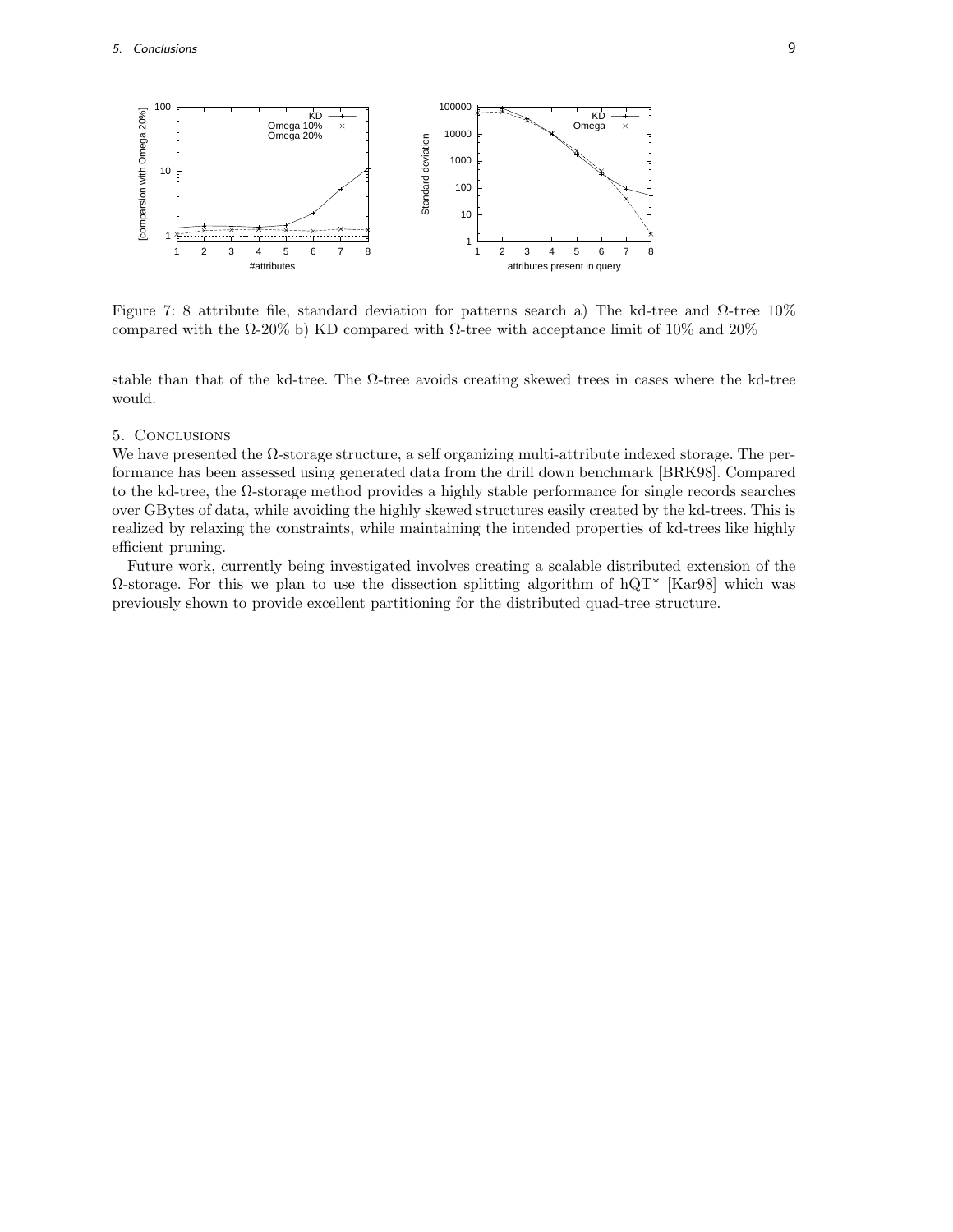# References

- [Ben75] Jon Louis Bentley. Multidimensional binary search trees used for associative searching. Communications of the ACM, 18(9):509–517, September 1975.
- [Ben79] Jon L. Bentley. Multidimensional binary search trees in database applications. IEEE Transactions on Software Engineering, SE-5(5):333–340, July 1979.
- [BK95] Peter A. Boncz and Martin L. Kersten. Monet: An Impressionist Sketch of an Advanced Database System. In Basque International Workshop on Information Technology: Data Management Systems, San Sebastian (Spain), July 1995. IEEE.
- [BRK98] P. A. Boncz, T. Rühl, and F. Kwakkel. The Drill Down Benchmark. In Proceedings of the International Conference on Very Large Data Bases (VLDB), pages 628–632, New York, NY, August 1998.
- [BWK98] Peter A. Boncz, Annita N. Wilschut, and Martin L. Kersten. Flattening an object algebra to provide performance. In IEEE  $14th$  International Conference on Data Engineering, pages 568–577, Orlando, FL, USA, February 1998.
- [DECM98] Amalia Duch, Vladimir Estivill-Castro, and Contrado Martinez. Randomized kdimensional binary search trees. In Lecture Notes in Computer Science, volume 1533, pages 199–208, Taejon, Korea, December 1998. Springer.
- [FBF77] Jerome H. Friedman, Jon Louis Bentley, and Raphael Ari Finkel. An algorithm for finding best matches in logarithmic expected time. ACM Transactions on Mathematical Software, 3(2):209–226, September 1977.
- [Har94] Evan Philip Harris. Towards Optimal Storage Design for Efficient Query Processing in Relational Database Systems. Phd-thesis tech report 94/31, University of Melbourne, November/May 1994.
- [HSW88] Andreas Hutflesz, Hans-Werner Six, and Peter Widmayer. Globally Order Preserving Multidimensional Linear Hashing. In ICDE: Fourth International Conference on Data Engineering, pages 572–579, Los Angeles, California, 1988.
- [Kar98] Jonas S Karlsson. hQT\*: A Scalable Distributed Data Structure for High-Performance Spatial Accesses. In Katsumi Tanaka and Shahram Ghandeharizadeh, editors, FODO'98: The 5th International Conference on Foundations of Data Organization, pages 37–46, Kobe, Japan, November 1998.